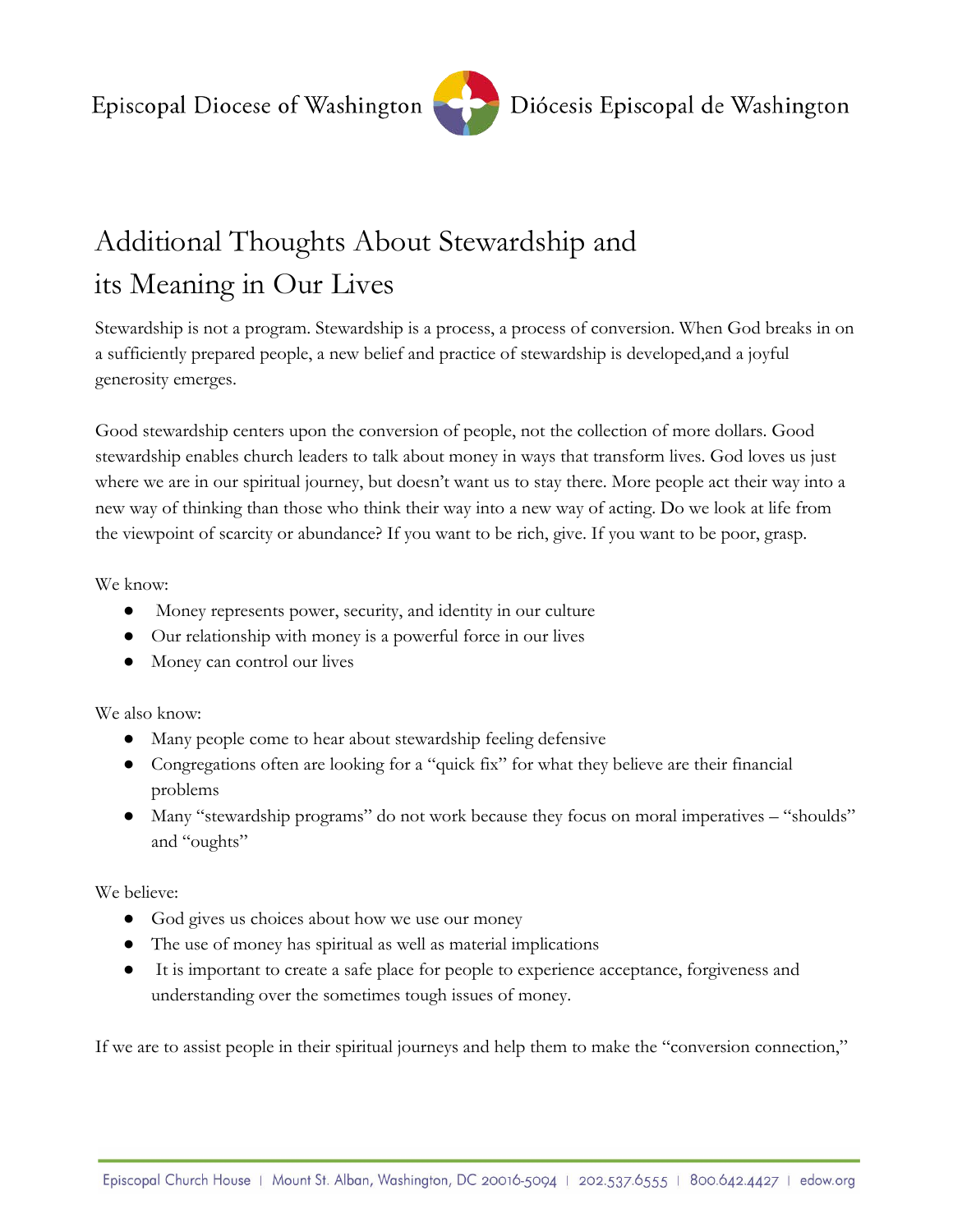We will offer:

- Opportunities for grace-filled experiences that will allow people to choose to reorient the way they use money
- Opportunities that will break the conspiracy of silence about issues of money and fait
- A process that provides people the opportunity to think about the role of money in their lives in an entirely new way
- An effective stewardship formation program that will bring about transformation in people's spiritual lives

What are some of the Words of Conversion, the words that describe our stewardship journey, the words that may invite others to join us in the journey?

Thanksgiving Grace, Gratitude, Generosity Abundance **Offering** Gifts, Giftedness Life-changing Spiritual health

## Discipleship, Not Membership

A suggested mission statement for your congregation's stewardship ministry:

The goal of our stewardship ministry is to help God's people grow in their relationship with Jesus through the use of the time, talents, and finances God has entrusted to them.

As opposed to:

The goal of our stewardship ministry is to raise enough money to pay the bills next year.

Discipleship Focus: Primary relationship with Jesus Christ Membership Focus: Congregation; the institution

Discipleship: How is Jesus Christ active in my life? How am I growing as a disciple of Jesus Christ? Expectations:

- 1. Doing the ministry is a partnership that belongs to all God's people.
- 2. Giving is part of a growing relationship to Jesus Christ.
- 3. Living life in community small group and congregation

Assumptions:

- 1. The mission field starts at the front door of the church.
- 2. The goal of the congregation is to make disciples for Jesus Christ, prior to church programs.